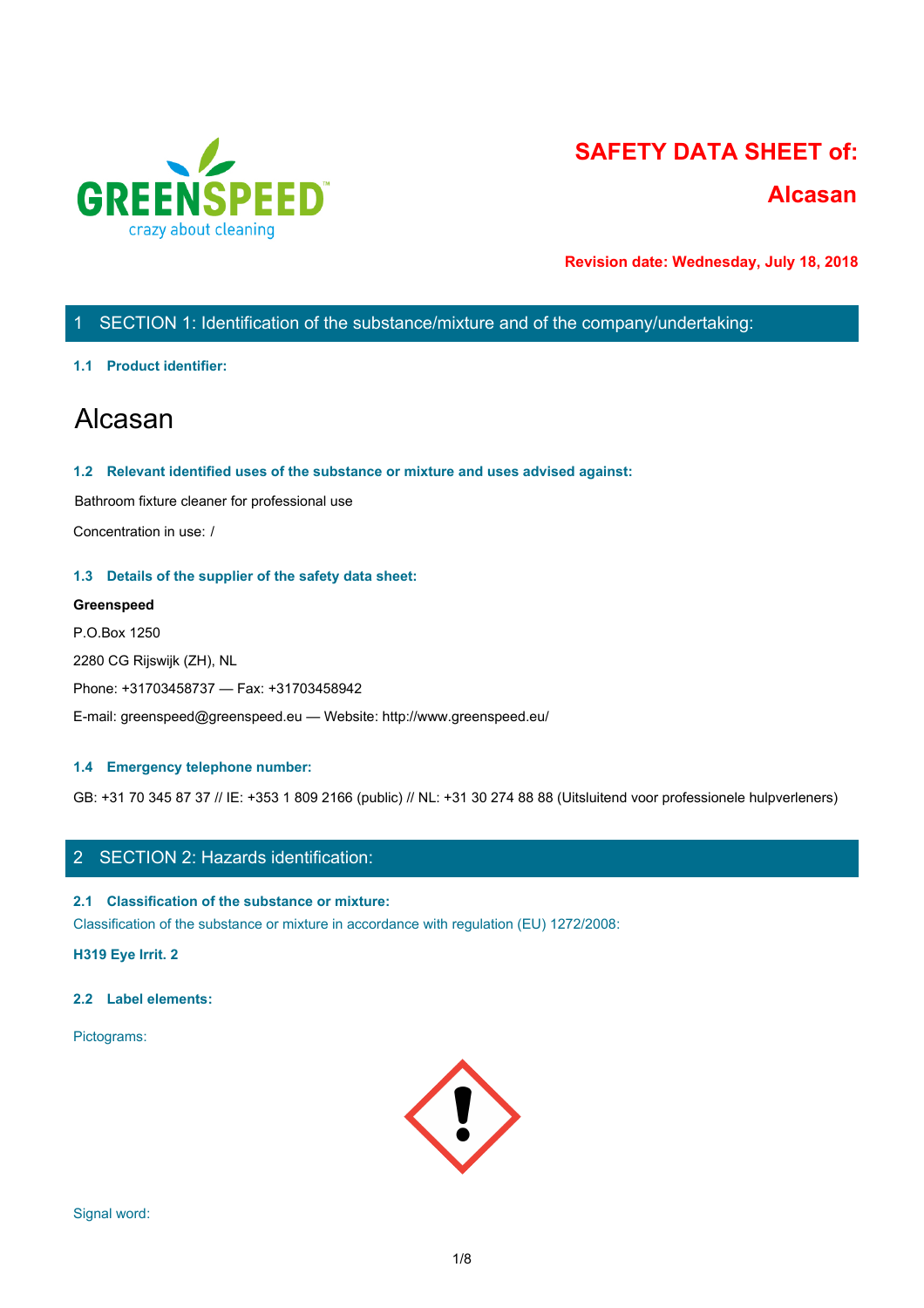### Warning

### Hazard statements:

**H319 Eye Irrit. 2:** Causes serious eye irritation. Precautionary statements: **Paramdelarity Conservants:**<br> **P305 Fye Irrit. 2:**<br> **P305+P351+P338:**<br> **P305+P351+P338:**<br> **P337+P313:**<br> **P337+P313:**<br> **P337+P313:**<br> **P337+P313:**<br> **P337+P313:**<br> **P337+P313:**<br> **P337+P313:**<br> **P337+P313:**<br> **P311:**<br> **P311:**<br> **P** lenses, if present and easy to do. Continue rinsing. **P337+P313:** If eye irritation persists: Get medical advice/attention. Contains: none and the state of the state of the state of the state of the state of the state of the state of the state of the state of the state of the state of the state of the state of the state of the state of the state of the s

### **2.3 Other hazards:**

none and the state of the state of the state of the state of the state of the state of the state of the state of the state of the state of the state of the state of the state of the state of the state of the state of the s

# 3 SECTION 3: Composition/information on ingredients:

| Ethanol                                             | $\leq 6 \%$ | CAS number:<br>EINECS:<br>REACH Registration number: 01-2119457610-43<br><b>CLP Classification:</b> | 64-17-5<br>200-578-6<br>H225 Flam. Liq. 2<br>H319 Eye Irrit. 2 |
|-----------------------------------------------------|-------------|-----------------------------------------------------------------------------------------------------|----------------------------------------------------------------|
| D-Glucopyranose, oligomers, 2-ethylhexyl glycosides | $\leq$ 3 %  | CAS number:<br>EINECS:<br>REACH Registration number: 01-2119987144-31<br><b>CLP Classification:</b> | 161074-93-7<br>500-529-1<br><b>H318 Eye Dam. 1</b>             |
| C8-10 D-glucoside                                   | $\leq$ 3 %  | CAS number:<br>EINECS:<br>REACH Registration number: 01-2119488530-36<br><b>CLP Classification:</b> | 68515-73-1<br>500-220-1<br><b>H318 Eye Dam. 1</b>              |

For the full text of the H phrases mentioned in this section, see section 16.

# 4 SECTION 4: First aid measures:

### **4.1 Description of first aid measures:**

Always ask medical advice as soon as possible should serious or continuous disturbances occur.

| <b>Skin contact:</b> | rinse with water.                                                                                |
|----------------------|--------------------------------------------------------------------------------------------------|
| Eye contact:         | rinse first with plenty of water, if necessary seek medical attention.                           |
| Ingestion:           | rinse first with plenty of water, if necessary seek medical attention.                           |
| Inhalation:          | in case of serious or continuous discomforts: remove to fresh air and seek medical<br>attention. |

# **4.2 Most important symptoms and effects, both acute and delayed:**

| <b>Skin contact:</b> | none                                                        |
|----------------------|-------------------------------------------------------------|
| Eye contact:         | redness, pain, blurred vision                               |
| Ingestion:           | diarrhoea, headache, abdominal cramps, sleepiness, vomiting |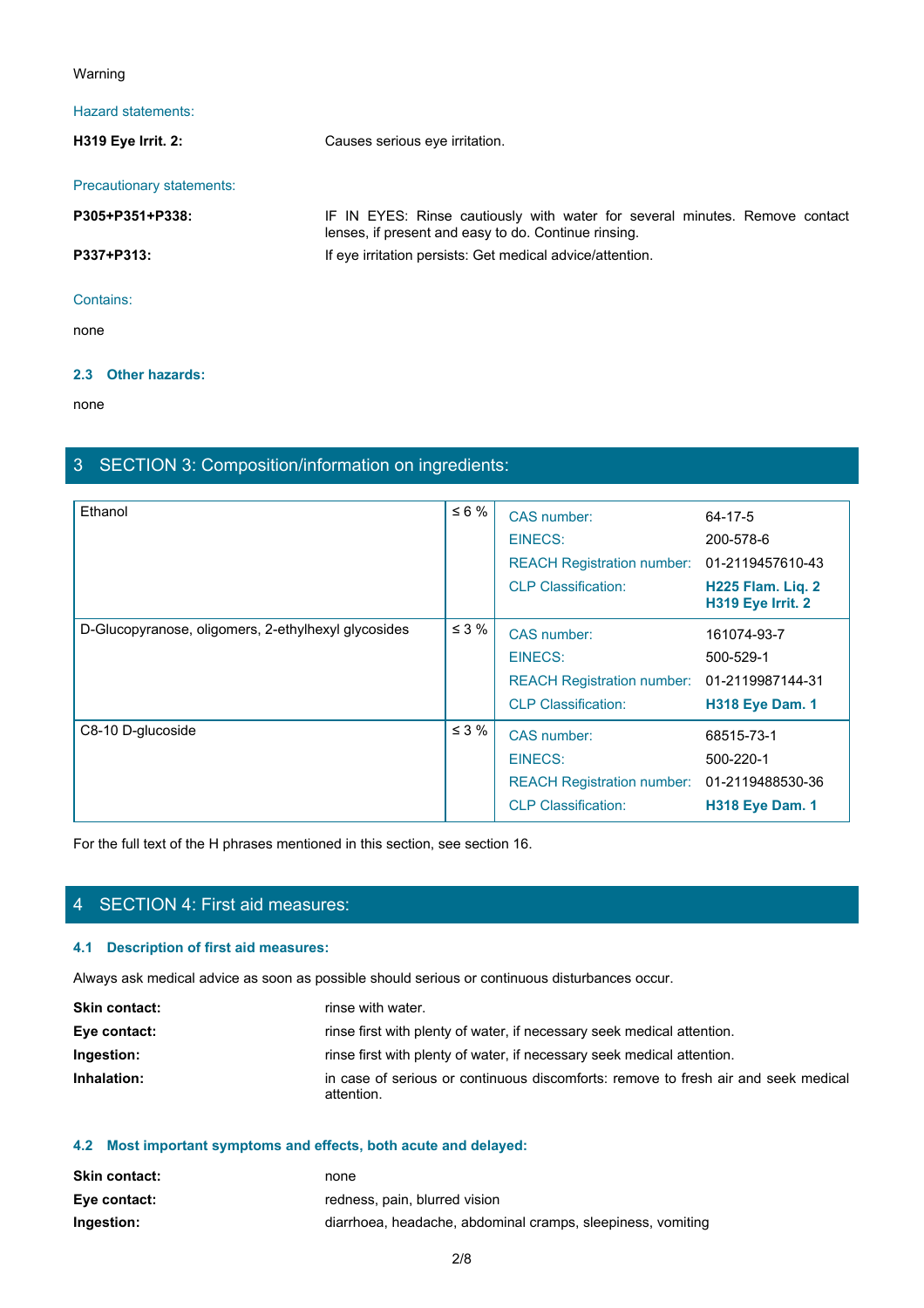### **4.3 Indication of any immediate medical attention and special treatment needed:**

none and the state of the state of the state of the state of the state of the state of the state of the state of the state of the state of the state of the state of the state of the state of the state of the state of the s

### 5 SECTION 5: Fire-fighting measures:

#### **5.1 Extinguishing media:**

CO2, foam, powder, sprayed water

#### **5.2 Special hazards arising from the substance or mixture:**

none and the state of the state of the state of the state of the state of the state of the state of the state of the state of the state of the state of the state of the state of the state of the state of the state of the s

#### **5.3 Advice for firefighters:**

**Extinguishing agents to be avoided:** none and the state of the state of the state of the state of the state of the state of the state of the state of the state of the state of the state of the state of the state of the state of the state of the state of the s

## 6 SECTION 6: Accidental release measures:

#### **6.1 Personal precautions, protective equipment and emergency procedures:**

Bo SECTION 5: Fire-fighting measures:<br>CO2, foam, powder, sprayed water<br>S2 Special hazards arising from the substance or mixture:<br>Retinguishing agents to be come<br>worlded:<br>6. SECTION 6: Accidental release measures:<br>6. Person windRemove any contaminated clothing and used contaminated protective equipment and dispose of it safely.

#### **6.2 Environmental precautions:**

do not allow to flow into sewers or open water.

#### **6.3 Methods and material for containment and cleaning up:**

Contain released substance, store into suitable containers. If possible remove by using absorbent material.

### **6.4 Reference to other sections:**

for further information check sections 8 & 13.

### 7 SECTION 7: Handling and storage:

### **7.1 Precautions for safe handling:**

handle with care to avoid spillage.

### **7.2 Conditions for safe storage, including any incompatibilities:**

keep in a sealed container in a closed, frost-free, ventilated room.

### **7.3 Specific end use(s):**

Bathroom fixture cleaner for professional use

### 8 SECTION 8: Exposure controls/personal protection: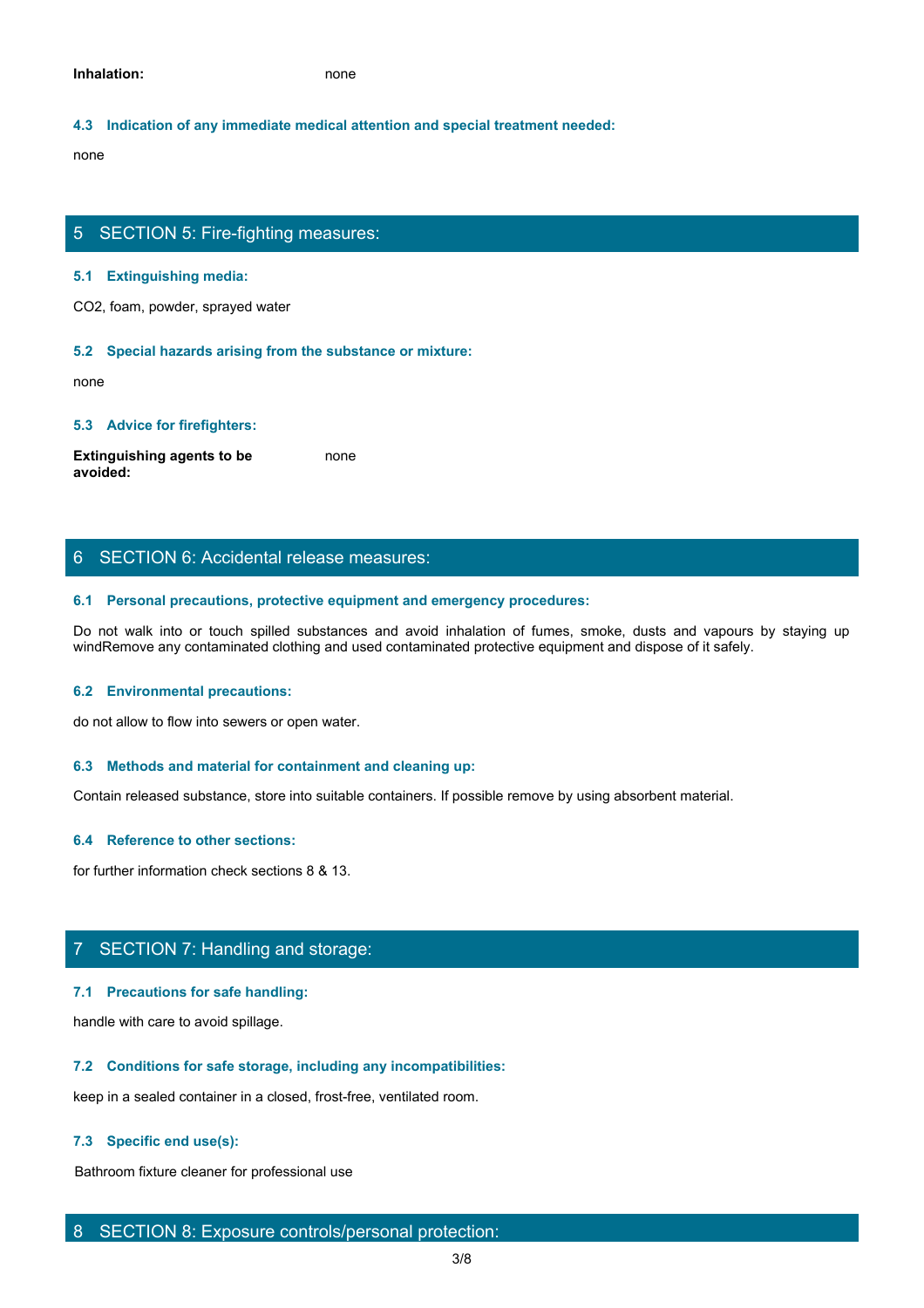### **8.1 Control parameters:**

### **8.2 Exposure controls:**

| respiratory protection is not required. Use ABEK type gas masks in case of irritating exposure. If<br>necessary, use with sufficient exhaust ventilation.                                                                                                                                                                                                         |                                                                                                                                                                                                                                                            |
|-------------------------------------------------------------------------------------------------------------------------------------------------------------------------------------------------------------------------------------------------------------------------------------------------------------------------------------------------------------------|------------------------------------------------------------------------------------------------------------------------------------------------------------------------------------------------------------------------------------------------------------|
| handling with nitril-gloves (EN 374). Breakthrough time: >480' Material thickness: 0,35 mm.<br>Thoroughly check gloves before use. Take of the gloves properly without touching the outside<br>with your bare hands. The manufacturer of the protective gloves has to be consulted about the<br>suitability for a specific work station. Wash and dry your hands. |                                                                                                                                                                                                                                                            |
| keep an eye-rinse bottle within reach. Tight-fitting safety goggles. Wear a face shield and<br>protective suit in case of exceptional processing problems.                                                                                                                                                                                                        | $\blacktriangleright$                                                                                                                                                                                                                                      |
|                                                                                                                                                                                                                                                                                                                                                                   |                                                                                                                                                                                                                                                            |
|                                                                                                                                                                                                                                                                                                                                                                   | 8.1 Control parameters:<br>Listing of the hazardous ingredients in section 3, of which the TLV value is known<br>Ethanol 1,907 mg/m <sup>3</sup> , Methyl ethyl ketone 600 mg/m <sup>3</sup> , Isopropanol 424 mg/m <sup>3</sup><br>8.2 Exposure controls: |

# 9 SECTION 9: Physical and chemical properties:

### **9.1 Information on basic physical and chemical properties:**

| Melting point/melting range:                                 | 0 °C               |
|--------------------------------------------------------------|--------------------|
| <b>Boiling point/Boiling range:</b>                          | 78 °C - 100 °C     |
| pH:                                                          | 10.5               |
| pH 1% diluted in water:                                      |                    |
| Vapour pressure/20°C,:                                       | 5850 Pa            |
| Vapour density:                                              | not applicable     |
| Relative density, 20°C:                                      | 1.0300 kg/l        |
| Appearance/20°C:                                             | liquid             |
| Flash point:                                                 |                    |
| Flammability (solid, gas):                                   | not applicable     |
| Auto-ignition temperature:                                   | 370 °C             |
| <b>Upper flammability or explosive</b><br>limit, $(Vol %)$ : | 19.000 %           |
| Lower flammability or explosive<br>limit, (Vol %):           | 3.000 %            |
| <b>Explosive properties:</b>                                 | not applicable     |
| <b>Oxidising properties:</b>                                 | not applicable     |
| <b>Decomposition temperature:</b>                            |                    |
| Solubility in water:                                         | completely soluble |
| <b>Partition coefficient: n-</b><br>octanol/water:           | not applicable     |
| Odour:                                                       | characteristic     |
| <b>Odour threshold:</b>                                      | not applicable     |
| Dynamic viscosity, 20°C:                                     |                    |
| Kinematic viscosity, 40°C:                                   |                    |
| Evaporation rate (n-BuAc = 1):                               | 2.000              |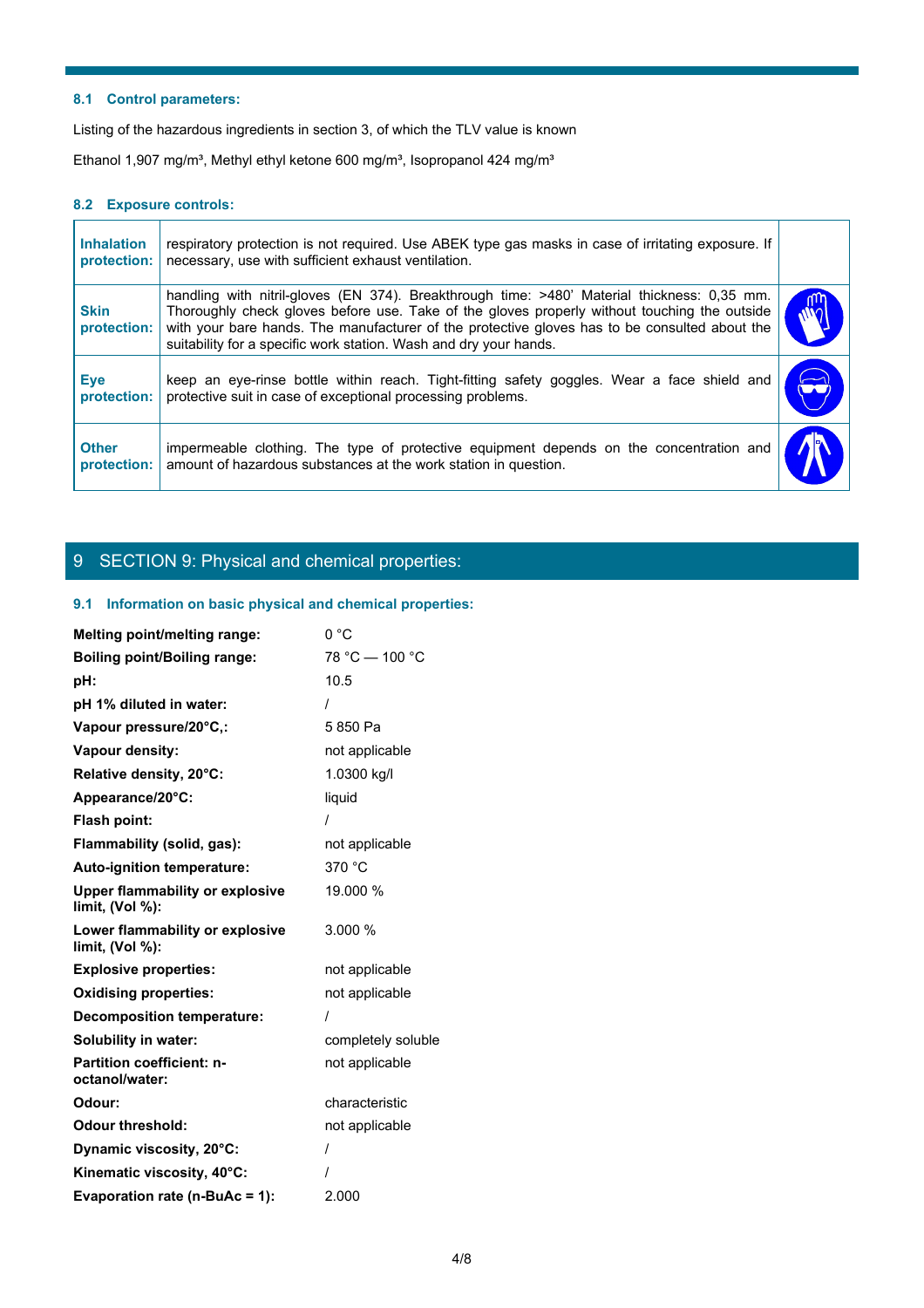### **9.2 Other information:**

**Volatile organic component (VOC):** 6.00 % **Volatile organic component (VOC):** 61.725 g/l **Sustained combustion test :** /

# 10 SECTION 10: Stability and reactivity:

### **10.1 Reactivity:**

stable under normal conditions.

### **10.2 Chemical stability:**

extremely high or low temperatures.

### **10.3 Possibility of hazardous reactions:**

none and the state of the state of the state of the state of the state of the state of the state of the state of the state of the state of the state of the state of the state of the state of the state of the state of the s

### **10.4 Conditions to avoid:**

protect from sunlight and do not expose to temperatures exceeding + 50°C.

### **10.5 Incompatible materials:**

acids, alkalines, oxidants, reductants

### **10.6 Hazardous decomposition products:**

doesn't decompose with normal use

# 11 SECTION 11: Toxicological information:

### **11.1 Information on toxicological effects:**

**H319 Eye Irrit. 2:** Causes serious eye irritation.

| Calculated acute toxicity, ATE oral:  |  |
|---------------------------------------|--|
| <b>Calculated acute toxicity, ATE</b> |  |
| dermal:                               |  |

| Ethanol                                                | LD50 oral, rat:<br>LD50 dermal, rabbit:<br>LC50, Inhalation, rat, 4h: | $\geq$ 5 000 mg/kg<br>$\geq$ 5 000 mg/kg<br>$\geq 50$ mg/l |
|--------------------------------------------------------|-----------------------------------------------------------------------|------------------------------------------------------------|
| D-Glucopyranose, oligomers, 2-ethylhexyl<br>glycosides | LD50 oral, rat:<br>LD50 dermal, rabbit:<br>LC50, Inhalation, rat, 4h: | $\geq$ 5 000 mg/kg<br>$\geq 5000$ mg/kg<br>$\geq 50$ mg/l  |
| C8-10 D-glucoside                                      | LD50 oral, rat:<br>LD50 dermal, rabbit:<br>LC50, Inhalation, rat, 4h: | $\geq$ 5 000 mg/kg<br>$\geq$ 5 000 mg/kg<br>$\geq 50$ mg/l |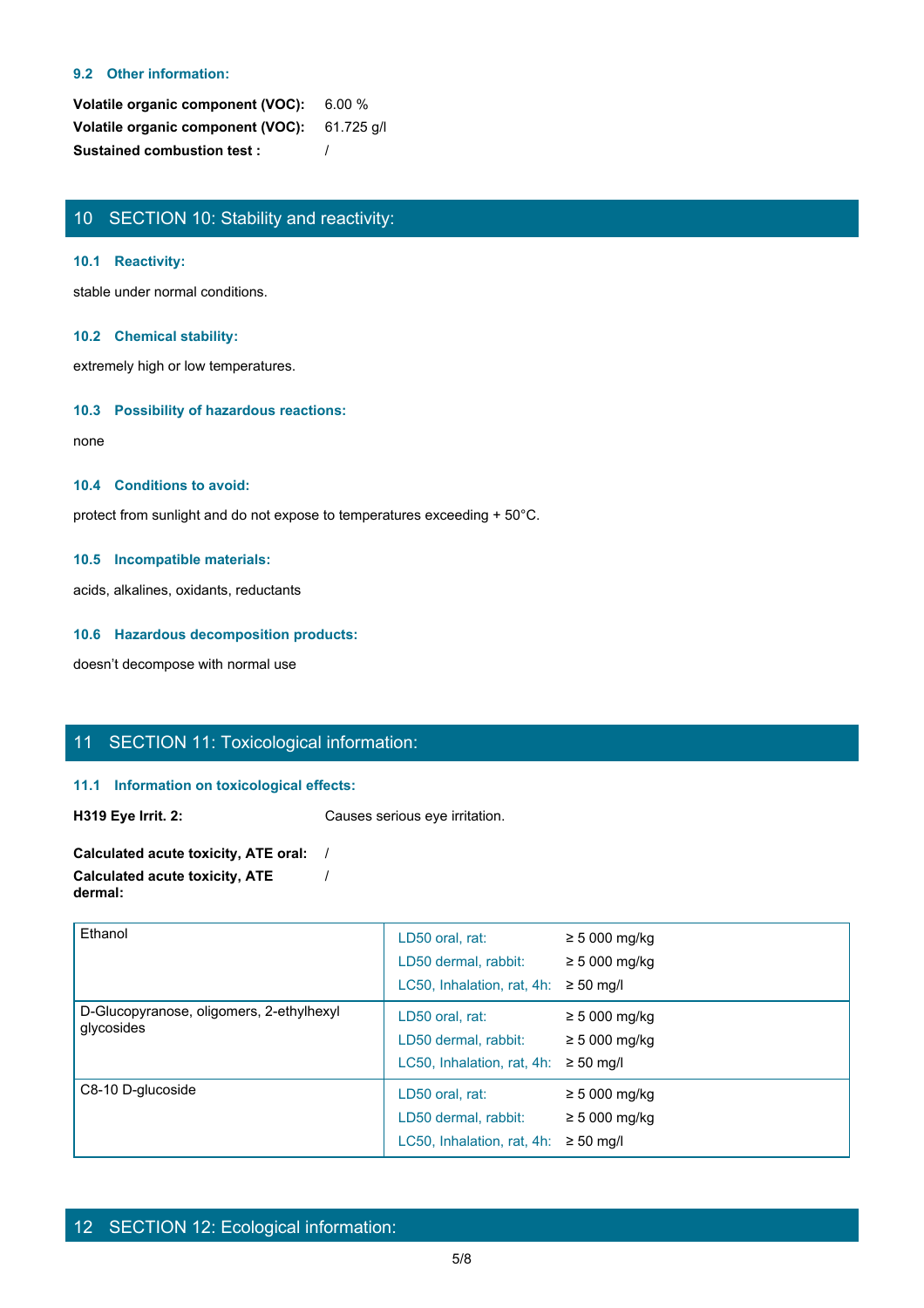### **12.1 Toxicity:**

| 12.1 Toxicity:                                                    |                                           |                                                                                                                                            |
|-------------------------------------------------------------------|-------------------------------------------|--------------------------------------------------------------------------------------------------------------------------------------------|
| Ethanol                                                           | LC50 (Fish):<br>EC50 (Daphnia):           | 13000 mg/L (Oncorhynchus mykiss)(96h)<br>12340 mg/L (48h)                                                                                  |
|                                                                   | EC50 (Algae):                             | 275 mg/L (Chlorella vulgaris)(72h)                                                                                                         |
| C8-10 D-glucoside                                                 | LC50 (Fish):<br>EC50 (Daphnia):           | 190 mg/l (96h) (Danio rerio)<br>>100 mg/l (48h)                                                                                            |
|                                                                   | EC50 (Algae):                             | 37 mg/l (72 h) (Scenedesmus subspicatus)                                                                                                   |
| 12.2 Persistence and degradability:<br>No.648/2004 on detergents. | NOEC (Daphnia):                           | >100 mg/l (72h)<br>The surfactants contained in this preparation comply with the biodegradability criteria as laid down in Regulation (EC) |
| 12.3 Bioaccumulative potential:                                   |                                           |                                                                                                                                            |
| Ethanol                                                           | <b>Additional data:</b><br>Log Pow: -0,35 |                                                                                                                                            |

### **12.2 Persistence and degradability:**

### **12.3 Bioaccumulative potential:**

| 12.3 Bioaccumulative potential:                                                                                                                                                                                                                                                                                                    |                         |                                                                                                                          |
|------------------------------------------------------------------------------------------------------------------------------------------------------------------------------------------------------------------------------------------------------------------------------------------------------------------------------------|-------------------------|--------------------------------------------------------------------------------------------------------------------------|
|                                                                                                                                                                                                                                                                                                                                    | <b>Additional data:</b> |                                                                                                                          |
| Ethanol                                                                                                                                                                                                                                                                                                                            | Log Pow: -0,35          |                                                                                                                          |
|                                                                                                                                                                                                                                                                                                                                    |                         |                                                                                                                          |
| 12.4 Mobility in soil:                                                                                                                                                                                                                                                                                                             |                         |                                                                                                                          |
| Water hazard class, WGK (AwSV):                                                                                                                                                                                                                                                                                                    | $\mathbf{1}$            |                                                                                                                          |
| Solubility in water:                                                                                                                                                                                                                                                                                                               | completely soluble      |                                                                                                                          |
|                                                                                                                                                                                                                                                                                                                                    |                         |                                                                                                                          |
| 12.5 Results of PBT and vPvB assessment:                                                                                                                                                                                                                                                                                           |                         |                                                                                                                          |
| No additional data available                                                                                                                                                                                                                                                                                                       |                         |                                                                                                                          |
|                                                                                                                                                                                                                                                                                                                                    |                         |                                                                                                                          |
| 12.6 Other adverse effects:                                                                                                                                                                                                                                                                                                        |                         |                                                                                                                          |
| No additional data available                                                                                                                                                                                                                                                                                                       |                         |                                                                                                                          |
|                                                                                                                                                                                                                                                                                                                                    |                         |                                                                                                                          |
|                                                                                                                                                                                                                                                                                                                                    |                         |                                                                                                                          |
| 13 SECTION 13: Disposal considerations:                                                                                                                                                                                                                                                                                            |                         |                                                                                                                          |
|                                                                                                                                                                                                                                                                                                                                    |                         |                                                                                                                          |
| 13.1 Waste treatment methods:                                                                                                                                                                                                                                                                                                      |                         |                                                                                                                          |
|                                                                                                                                                                                                                                                                                                                                    |                         | The product may be discharged in the indicated percentages of utillization, provided it is neutralised to pH 7. Possible |
| restrictive regulations by local authority should always be adhered to.                                                                                                                                                                                                                                                            |                         |                                                                                                                          |
|                                                                                                                                                                                                                                                                                                                                    |                         |                                                                                                                          |
| 14 SECTION 14: Transport information:                                                                                                                                                                                                                                                                                              |                         |                                                                                                                          |
|                                                                                                                                                                                                                                                                                                                                    |                         |                                                                                                                          |
| $\mathbf{A}$ $\mathbf{A}$ $\mathbf{A}$ $\mathbf{A}$ $\mathbf{A}$ $\mathbf{A}$ $\mathbf{A}$ $\mathbf{A}$ $\mathbf{A}$ $\mathbf{A}$ $\mathbf{A}$ $\mathbf{A}$ $\mathbf{A}$ $\mathbf{A}$ $\mathbf{A}$ $\mathbf{A}$ $\mathbf{A}$ $\mathbf{A}$ $\mathbf{A}$ $\mathbf{A}$ $\mathbf{A}$ $\mathbf{A}$ $\mathbf{A}$ $\mathbf{A}$ $\mathbf{$ |                         |                                                                                                                          |

### **12.4 Mobility in soil:**

| Water hazard class, WGK (AwSV): |                    |
|---------------------------------|--------------------|
| Solubility in water:            | completely soluble |

### **12.5 Results of PBT and vPvB assessment:**

### **12.6 Other adverse effects:**

# 13 SECTION 13: Disposal considerations:

### **13.1 Waste treatment methods:**

# 14 SECTION 14: Transport information:

### **14.1 UN number:**

not applicable

### **14.2 UN proper shipping name:**

ADR, IMDG, ICAO/IATA not applicable

### **14.3 Transport hazard class(es):**

| Class(es):                   | not applicable |
|------------------------------|----------------|
| Identification number of the | not applicable |
| hazard:                      |                |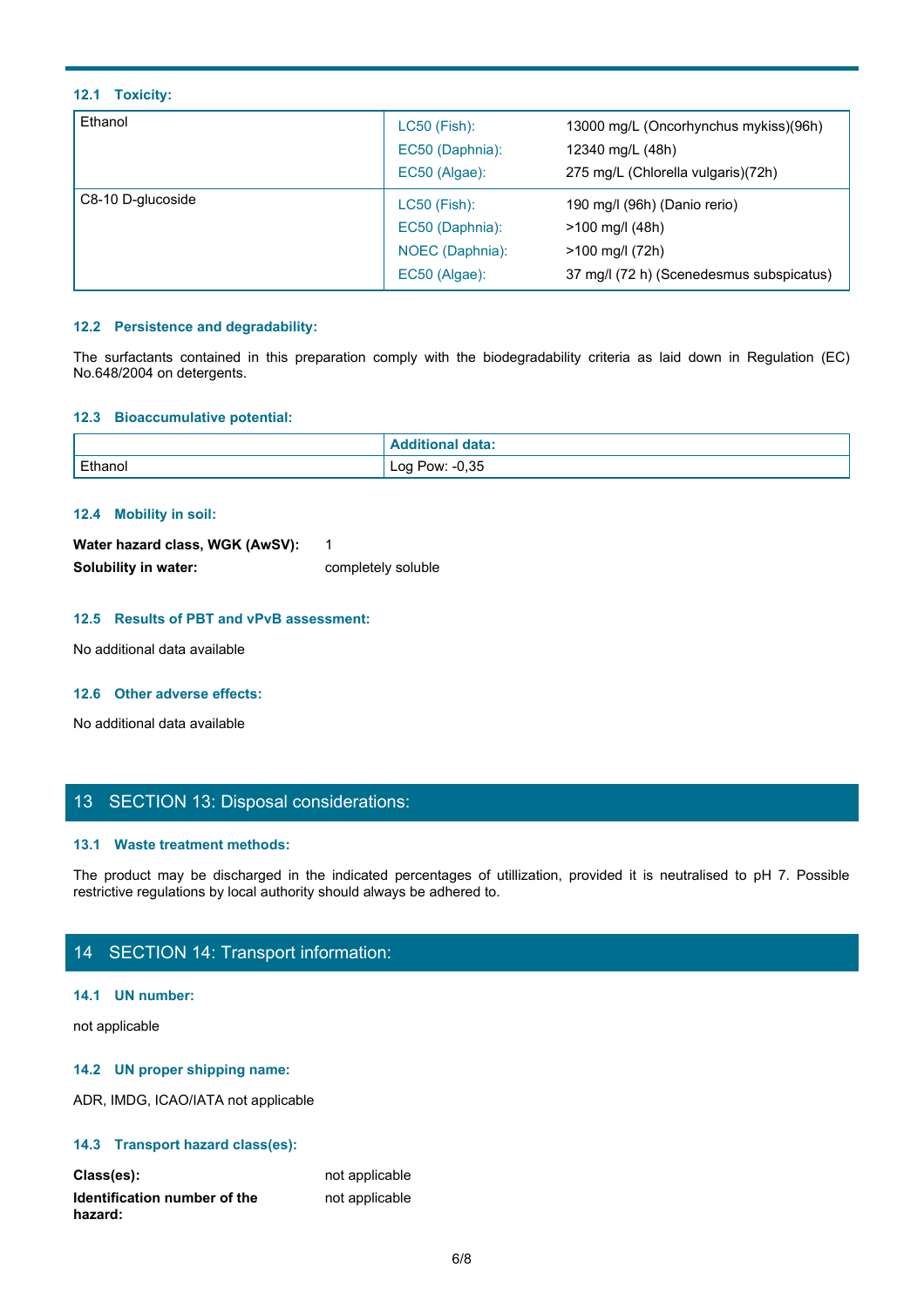#### **14.4 Packing group:**

not applicable

### **14.5 Environmental hazards:**

not dangerous to the environment

### **14.6 Special precautions for user:**

| <b>Hazard characteristics:</b> | not applicable |
|--------------------------------|----------------|
| <b>Additional guidance:</b>    | not applicable |

# 15 SECTION 15: Regulatory information:

### **15.1 Safety, health and environmental regulations/legislation specific for the substance or mixture:**

| 5.999 %                                                                  |
|--------------------------------------------------------------------------|
| Volatile organic component (VOC):<br>61.725 a/l                          |
| Nonionic surfactants < 5%, Anionic surfactants < 5%, Perfumes (Limonene) |
|                                                                          |

### **15.2 Chemical Safety Assessment:**

# 16 SECTION 16: Other information:

### **Legend to abbreviations used in the safety data sheet:**

| <b>Hazard characteristics:</b><br><b>Additional guidance:</b> | not applicable<br>not applicable                                                                     |
|---------------------------------------------------------------|------------------------------------------------------------------------------------------------------|
| 15 SECTION 15: Regulatory information:                        |                                                                                                      |
|                                                               | 15.1 Safety, health and environmental regulations/legislation specific for the substance or mixture: |
| Water hazard class, WGK (AwSV):                               | $\overline{1}$                                                                                       |
| Volatile organic component (VOC):                             | 5.999 %                                                                                              |
| Volatile organic component (VOC):                             | 61.725 g/l                                                                                           |
| <b>Composition by regulation (EC)</b><br>648/2004:            | Nonionic surfactants < 5%, Anionic surfactants < 5%, Perfumes (Limonene)                             |
| <b>15.2 Chemical Safety Assessment:</b>                       |                                                                                                      |
| No data available                                             |                                                                                                      |
|                                                               |                                                                                                      |
| 16 SECTION 16: Other information:                             |                                                                                                      |
| Legend to abbreviations used in the safety data sheet:        |                                                                                                      |
| ADR:                                                          | The European Agreement concerning the International Carriage of Dangerous<br>Goods by Road           |
| BCF:                                                          | <b>Bioconcentration factor</b>                                                                       |
| CAS:                                                          | <b>Chemical Abstracts Service</b>                                                                    |
| CLP:                                                          | Classification, Labelling and Packaging of chemicals                                                 |
| <b>EINECS:</b>                                                | European INventory of Existing Commercial chemical Substances                                        |
| Nr.:                                                          | number                                                                                               |
| PTB:                                                          | persistent, toxic, bioaccumulative                                                                   |
| TLV:                                                          | <b>Threshold Limit Value</b>                                                                         |
| vPvB:                                                         | very persistent and very bioaccumulative substances                                                  |
| WGK:                                                          | Water hazard class                                                                                   |
| <b>WGK 1:</b>                                                 | slightly hazardous for water                                                                         |
| <b>WGK 2:</b>                                                 | hazardous for water                                                                                  |
| <b>WGK 3:</b>                                                 | extremely hazardous for water                                                                        |
|                                                               |                                                                                                      |
| Legend to the H Phrases used in the safety data sheet:        |                                                                                                      |
| H319 Eye Irrit. 2: Causes serious eye irritation.             | H225 Flam. Liq. 2: Highly flammable liquid and vapour. H318 Eye Dam. 1: Causes serious eye damage.   |
| <b>CLP Calculation method:</b>                                |                                                                                                      |
| Calculation method                                            |                                                                                                      |

### **Legend to the H Phrases used in the safety data sheet:**

#### **CLP Calculation method:**